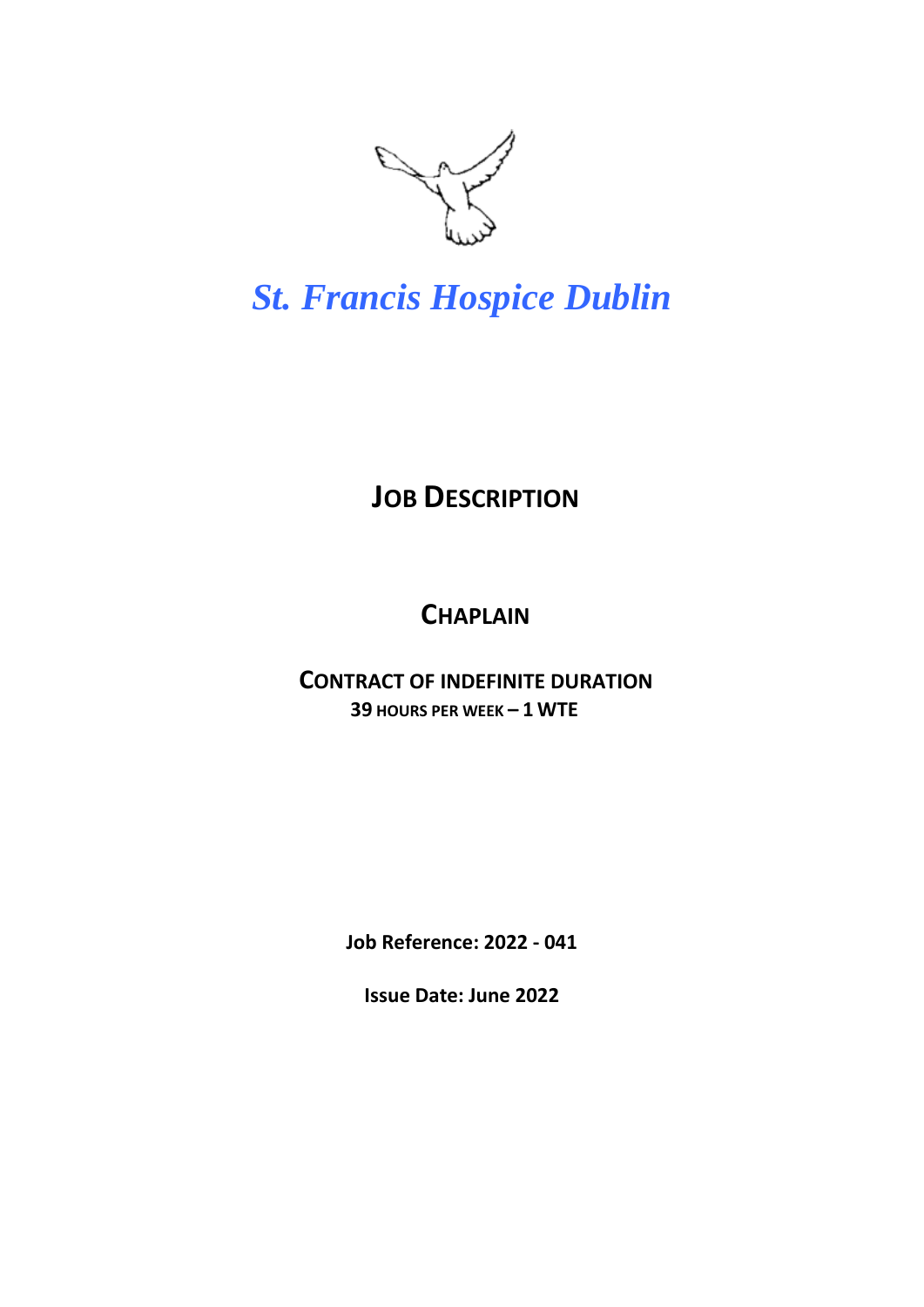|    | <b>Section</b>                                                   | Page(s)        |
|----|------------------------------------------------------------------|----------------|
|    |                                                                  |                |
| 1. | <b>JOB PURPOSE</b>                                               | $\mathbf{1}$   |
| 2. | <b>ACCOUNTABILITY</b>                                            | $\mathbf{1}$   |
|    |                                                                  |                |
| 3. | <b>KEY DIMENSIONS</b>                                            | $\mathbf{1}$   |
| 4. | <b>OPERATING ENVIRONMENT</b>                                     | $\mathbf{1}$   |
| 5. | <b>SALARY SCALE AND ANNUAL LEAVE</b>                             | $\overline{2}$ |
| 6. | THE PERSON: QUALIFICATIONS, KNOWLEDGE, EXPERIENCE & COMPETENCIES |                |
|    |                                                                  | $2 - 4$        |
| 7. | <b>OUTLINE OF DUTIES AND RESPONSIBILITIES</b>                    | $4 - 6$        |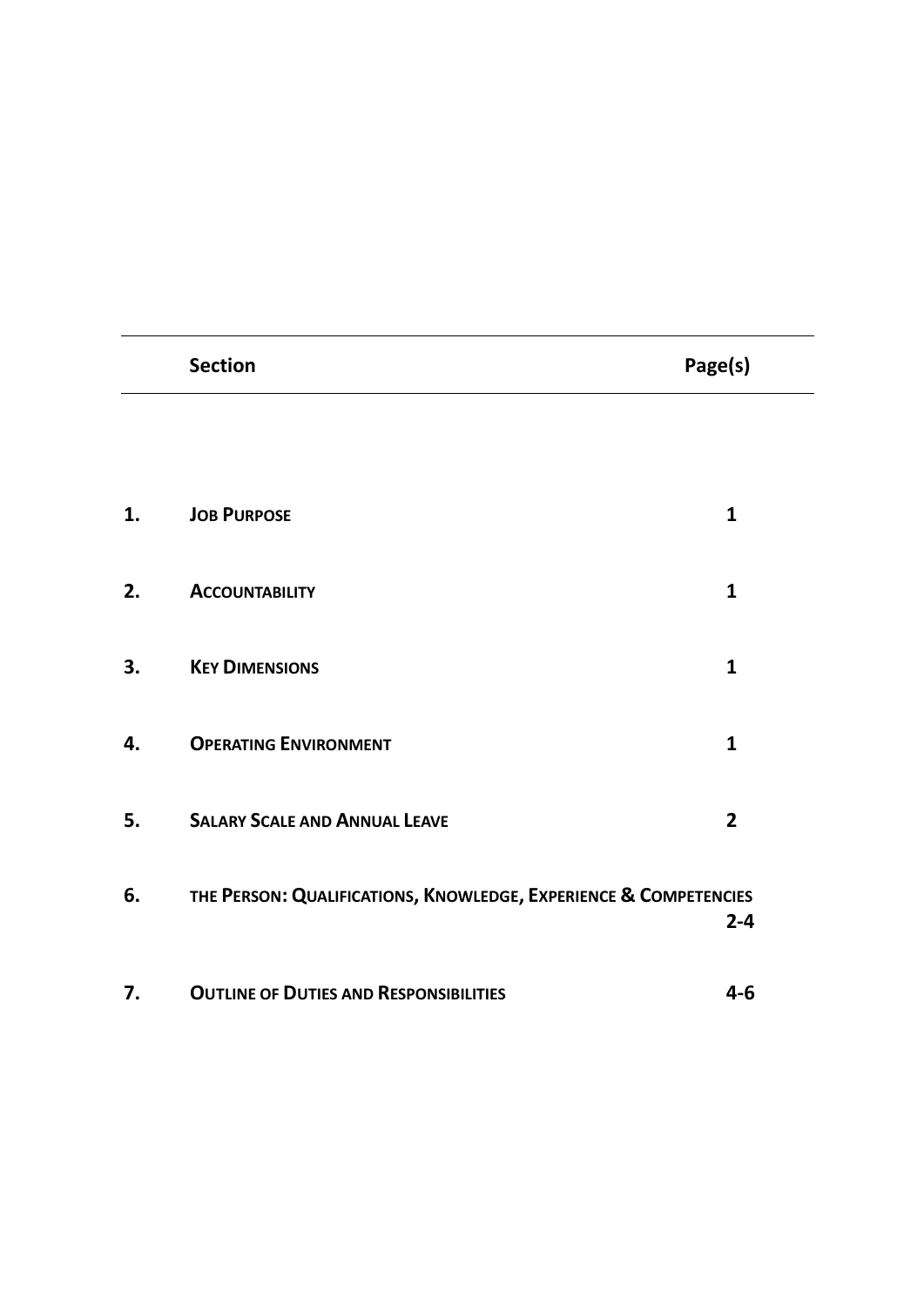#### **1**. **JOB PURPOSE**

The Chaplain as a member of the multidisciplinary team will be responsible, in collaboration with the team for providing the highest possible standard of Chaplaincy services to patients and their families, from referral to discharge/death, including bereavement support to families. The service provided will be consistent with the mission statement, ethos and values of St. Francis Hospice Dublin.

#### **2**. **ACCOUNTABILITY**

The position reports to the Lead Chaplain or other designated person in all matters relating to the job.

#### **3**. **KEY DIMENSIONS**

- Direct reporting to the Lead Chaplain.
- Accountability to the Director of Nursing / Assistant Director of Nursing or other designated representative.
- Key relationships that will influence the success of the role: Multidisciplinary Team Members.

#### 4. **OPERATING ENVIRONMENT**

**Contractual hours:** 39 hours per week – 1 WTE.

#### **Hours of Work:**

Detailed starting and finishing times, which may vary in accordance with Hospice needs will be notified by your Line Manager. There will be times when you will be required to work outside of office hours.

#### **Location:**

The post holder will be working in both locations Raheny and Blanchardstown depending on the needs of the service.

As St. Francis Hospice Dublin is an expanding service the demands for services can change and it will be necessary to meet these changes through the organisation. In such circumstances it may be necessary to review the work location for this post and, on behalf of the Board of Directors, the Leadership Team reserves the right to change the terms and conditions as necessary. However, notification will be given of any such changes.

**Job Rotation:** The role of Chaplain will necessitate rotating through the service areas within the Hospice i.e. Hospice Day Care, Community Palliative Care, Outpatients Department and the Inpatient Unit. The Head of Chaplaincy / Director of Nursing / Assistant Director of Nursing manages and directs the rotation.

**Garda Vetting**: The successful candidate will be required to satisfactorily complete the Garda Vetting process prior to a formal job offer being made.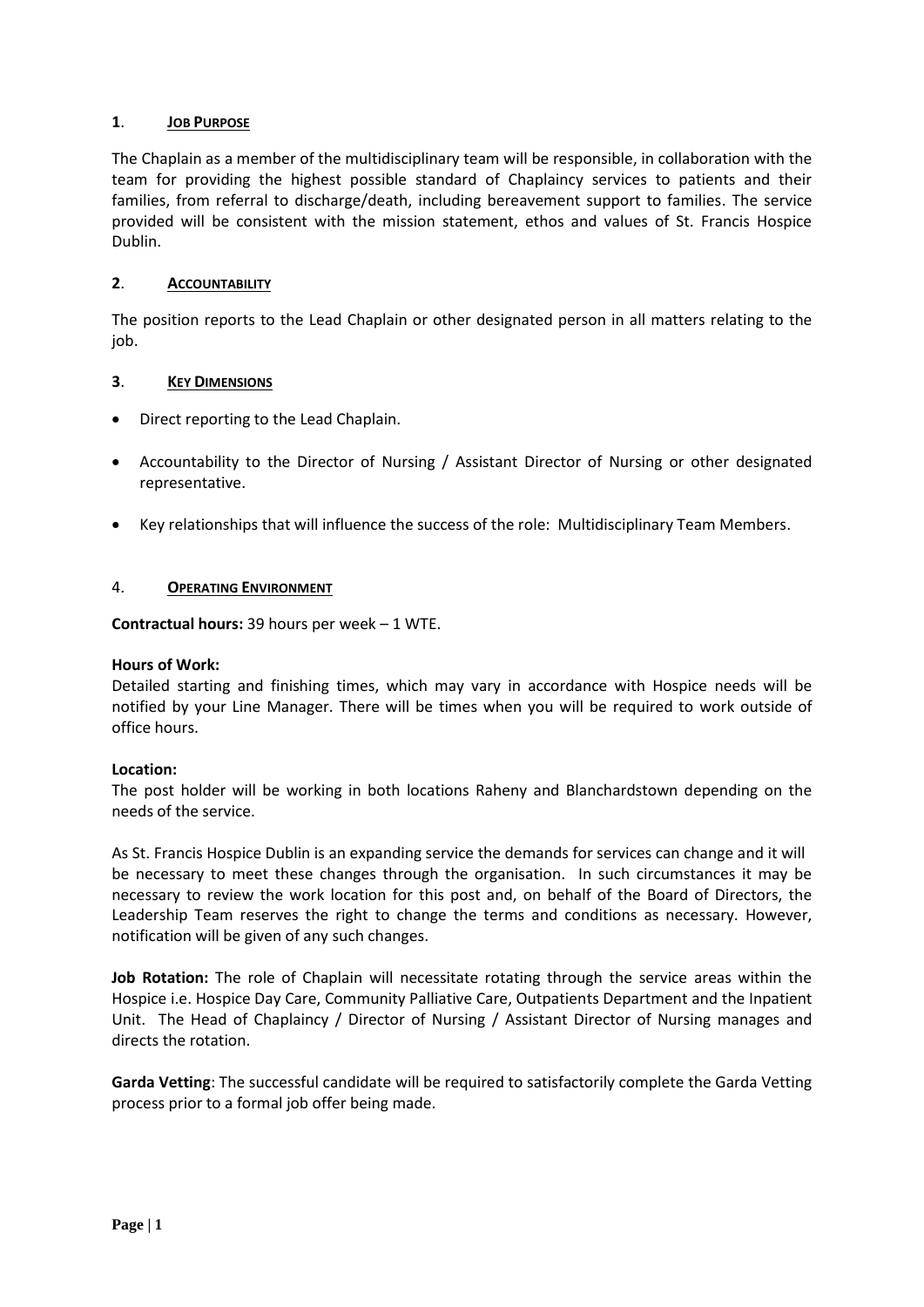#### 5. **SALARY SCALES AND ANNUAL LEAVE**

Salary Scale: Department of Health consolidated salary scale (1<sup>st</sup> October 2021) – Roman Catholic Hospital Chaplains:

| <b>HOSPITAL</b>                   |        | 49,041 | 50.211 | 51.638 | 54,315 | 55,919 | 57.910 | 59.914 |      |
|-----------------------------------|--------|--------|--------|--------|--------|--------|--------|--------|------|
| <b>CHAPLAINS,</b><br><b>ROMAN</b> | points |        |        |        |        |        |        |        | LSIs |
| <b>CATHOLIC</b>                   |        |        |        |        |        |        |        |        |      |

**Annual Leave:** 30 days annual leave.

#### **6.** The person: **QUALIFICATIONS, EXPERIENCE, KNOWLEDGE AND COMPETENCIES**

|                       | <b>Essential</b>                                                                                                                                                                                                                                                                             | <b>Desirable</b>                                               |
|-----------------------|----------------------------------------------------------------------------------------------------------------------------------------------------------------------------------------------------------------------------------------------------------------------------------------------|----------------------------------------------------------------|
| <b>Qualifications</b> | Diploma/Degree in Theology at a recognised institute, and;<br>$\bullet$<br>Three units of Clinical Pastoral Education in an approved centre,<br>or equivalent qualifications as determined by the Healthcare<br>Chaplaincy Board.<br>Be certified as a Healthcare Chaplain by the Healthcare | N/A                                                            |
|                       | Chaplaincy Board.                                                                                                                                                                                                                                                                            |                                                                |
| <b>Experience</b>     | Minimum of 1 year Chaplaincy experience including experience<br>٠<br>in acute care, trauma or crisis intervention, and providing<br>bereavement support.                                                                                                                                     | Experience<br>in.<br>palliative<br>care/oncology<br>desirable. |
|                       | Relevant experience in dealing with the dying process and<br>providing bereavement support                                                                                                                                                                                                   |                                                                |

#### **CORE COMPETENCIES**

#### **Principles of Palliative Care**

As a Chaplain, you should:

- Recognise that chaplaincy care is an essential element of holistic care for the person with lifelimiting condition and their family.
- Understand the nature of spirituality and recognise that everyone has a spiritual dimension and that for many people this may have a religious component.
- Assist the person with a life-limiting condition to discern their spiritual needs and create a safe space where they can name and address them.
- Recognise that the opportunity for human development; physical, emotional and spiritual, is an essential component of palliative care.
- Understand and appreciate that spiritual and emotional pain often results from a loss of meaning and unmet spiritual needs.
- Engage pastorally with persons who are experiencing spiritual distress and pain.
- Understand and appreciate that in some cases suffering can be seen as part of the normal, process of living with the profound challenges of having a progressive illness, functional disability, and awareness of impending death.
- Demonstrate knowledge and understanding of the main world faiths, philosophies, beliefs, practices, cultures and traditions around life, illness, dying and death.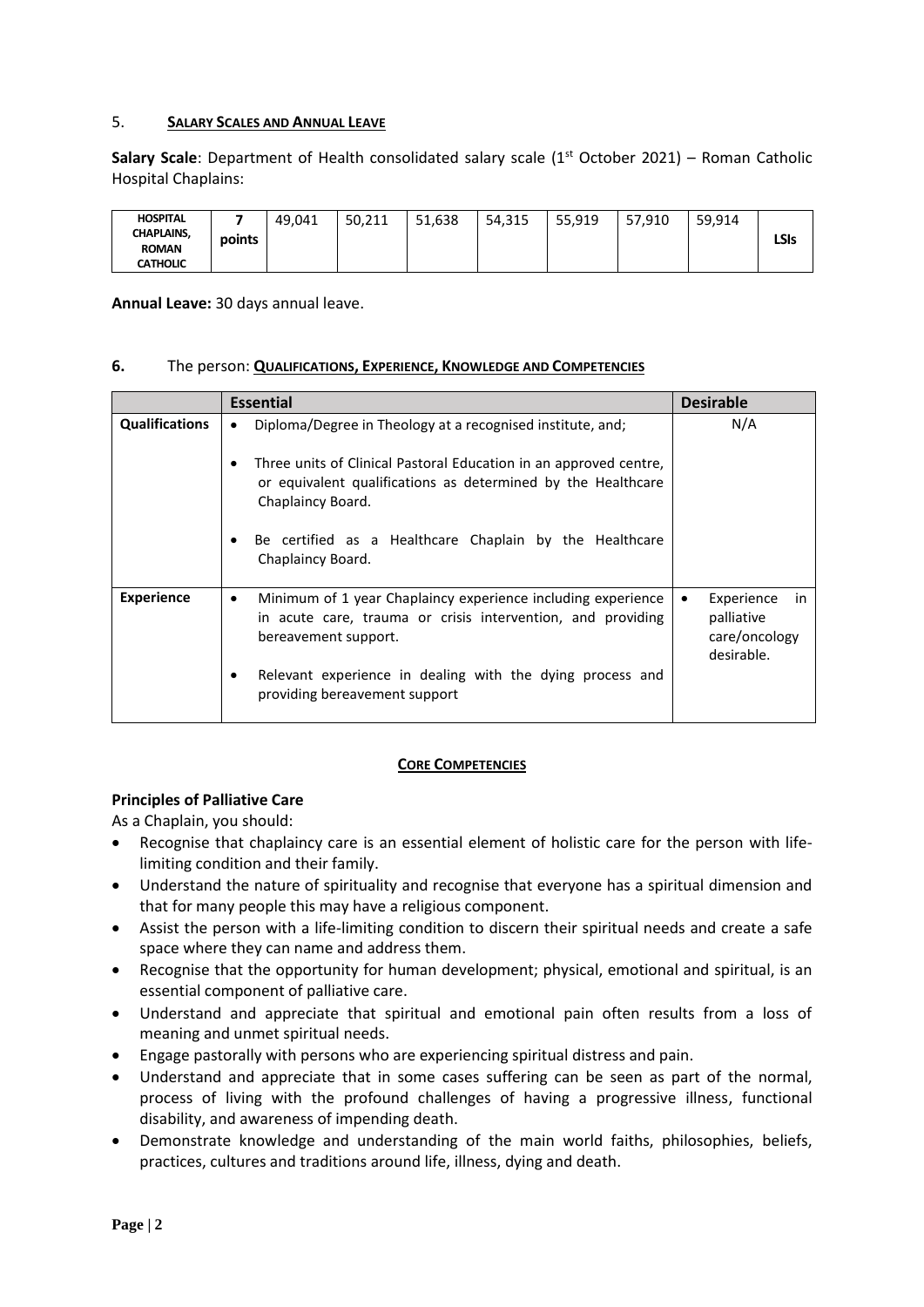Offer support and encouragement to the multidisciplinary team in order to promote wellbeing and self-care.

#### **Communication**

As a Chaplain, you should:

- Recognise and appreciate that the quality of pastoral presence is an essential component of spiritual care.
- In the course of pastoral ministry be fully attentive to the individual with a life-limiting condition and demonstrate the ability to connect and empathise with them
- Demonstrate sensitivity in pastoral conversations with patients, families and significant others.
- Understand that the communication of information which changes the person's understanding of their situation and/or influences their decision-making or planning is an on-going process and not a single event.
- Provide person-centred, family-focused chaplaincy care that understands and respects diversity in all its dimensions.
- Use pastoral interventions and engage in pastoral conversations, which are age appropriate.
- Apply best practice in spiritual assessment and documentation to help determine and communicate interdisciplinary plans of care.
- Recognise, understand and be sensitive to the significant changes in the person's condition when moving toward end of life and facilitate the individual, and their family to consider options for spiritual care and support.
- Have the skill and capacity to engage respectfully and sensitively with patients around their beliefs, fears, hopes and uncertainties regarding death and after life.
- Whilst respecting the individual's beliefs and wishes, ensure that spiritual and/or religious rituals and/or sacraments for end of life, are available.
- Through spiritual accompaniment, help the individual with a life-limiting condition to make their final journey with dignity, peace and compassion, while also providing support to their family
- Demonstrate the ability to apply knowledge of the key physical, psychological and social principles in palliative care in order to communicate effectively with the multidisciplinary team.
- Understand and practice appropriate principles of confidentiality in relation to matters of a private and sensitive nature.

#### **Optimising Comfort and Quality of Life**

As a Chaplain, you should:

- Be able to help the person living with a life-limiting condition to feel assured that chaplains are capable of accompanying persons of all faith traditions, persons who profess no faith, persons whose lives are guided by a particular life philosophy
- Demonstrate an ability to assist members of the multidisciplinary team to understand the nature and importance of addressing the spiritual and religious needs of the individual and how these may impact on wellbeing
- Demonstrate an ability to assess the spiritual/religious needs of the person with a life-limiting condition and share as appropriate with the multidisciplinary team
- At the request of the individual with a life-limiting condition or their family liaise with the individual's parish clergy, faith group, spiritual companions/leaders and/or other community religious/spiritual and cultural resources.
- Work as a member of the multidisciplinary team when considering the care and treatment options for the person with a life-limiting condition with due regard to the person's wishes.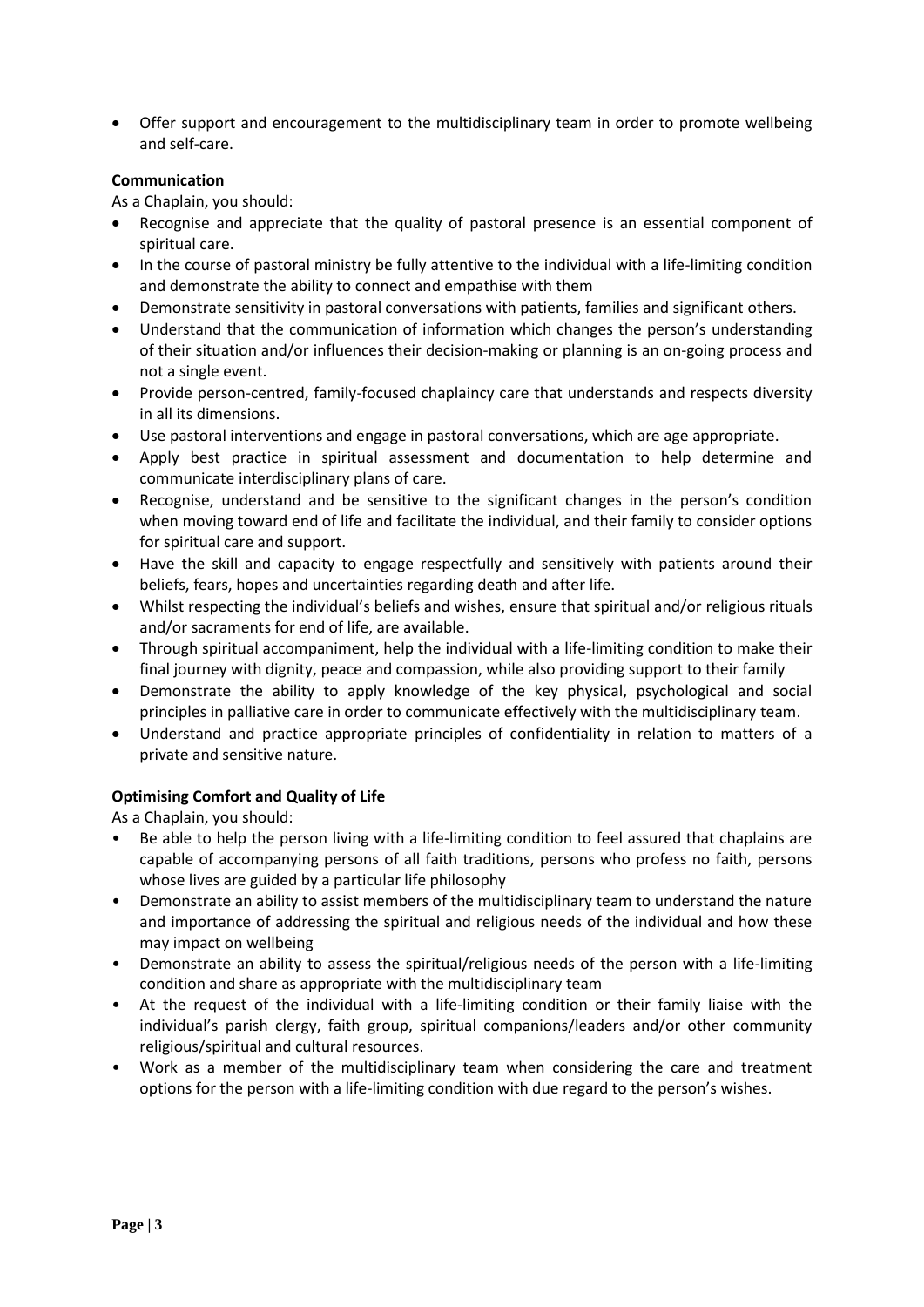#### **Care Planning and Collaborative Practice**

As a Chaplain, you should:

- Demonstrate an ability to assess, plan and communicate the spiritual needs of the patient to the multidisciplinary team
- Be aware and respect professional boundaries when offering and providing spiritual care to patients and when interacting with other members of the multidisciplinary team
- Demonstrate an ability to assess the need to seek professional consultation regarding the effectiveness of pastoral care and the appropriateness of referral to another professional care provider
- Document appropriate referrals following spiritual assessment (e.g. referral to the patient's own faith representative if requested)
- Demonstrate an ability for effective engagement in multidisciplinary team meetings, highlighting and addressing spiritual issues and suggesting appropriate responses to identified spiritual need
- Recognise that the person with a life-limiting condition may lose capacity to make decisions towards end-of-life.
- Work collaboratively with the person with a life-limiting condition, their family and other professionals, including attending family meetings, team meetings, mediating discussions and planning for future care.
- Recognise that the person with a life-limiting condition may lose capacity to make decisions towards end-of-life.
- Be able to quantify the benefits and measurable outcomes of pastoral care interventions through reflecting on expressed patient and family satisfaction
- Provide staff support and guidance around spiritual care issues by sharing professional knowledge and expertise regarding spiritual/religious issues in palliative care and at end of life, with the multidisciplinary team

#### **Loss, Grief and Bereavement**

As a Chaplain, you should:

- Be able to articulate important spiritual, existential and emotional concepts for patients, families and significant others.
- Work in partnership with parents, guardians and other family members in order to prepare and support children and vulnerable adults for the loss of loved ones.
- Be able to provide appropriate spiritual care and emotional support to grieving persons of diverse cultural and religious traditions, and to persons with no affiliation to a faith tradition
- Be able to plan and lead appropriate rituals, suitable for the time of dying or after death, which offer hope and comfort to persons from a diversity of cultural and faith traditions, and to persons who represent a diversity of world views.
- Be able to plan and lead services suitable for specific faith traditions, and also ecumenical and interfaith services
- Demonstrate an ability to work in partnership with the patient's faith group/leaders and/or other community religious/spiritual and cultural resources to ensure that all sacramental, religious and faith based rituals are met in a timely and appropriate manner.
- Demonstrate an understanding of the theories of loss, grief and bereavement.
- Be culturally aware of nuances regarding pain, suffering, loss, complicated and anticipatory grief, and life review.

#### **Professional and Ethical Practice in the Context of Palliative Care**

As a Chaplain, you should:

- Respect and uphold the dignity of the person who is receiving palliative or end-of- life care.
- Respect and support the person with a life-limiting condition and their family to be treated with dignity throughout the course of illness, during the dying process, and after death.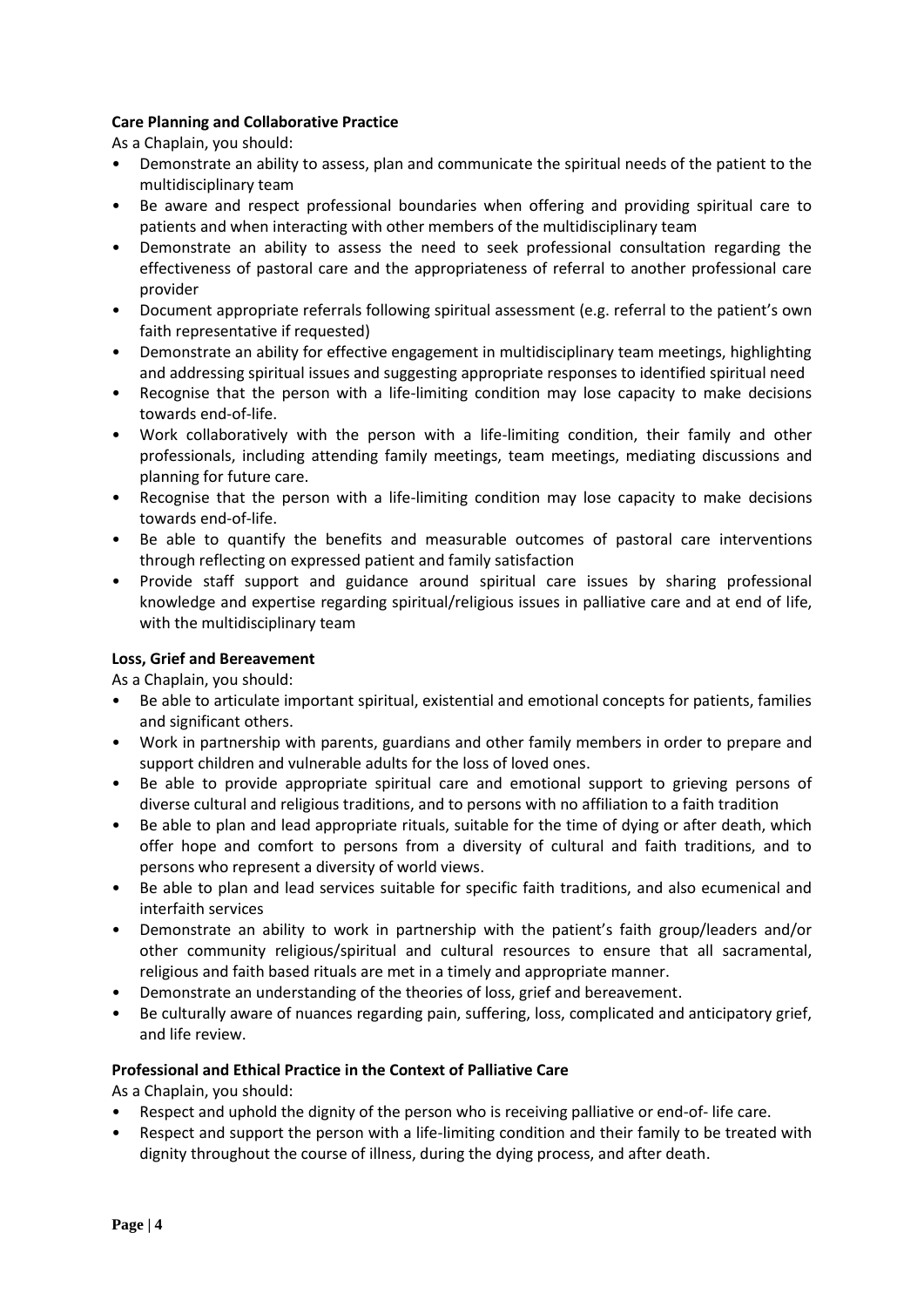- Identify how one's feelings, attitudes, values and assumptions impact on pastoral ministry with the person with a life-limiting condition and their family.
- To recognise and articulate challenging areas of ethical sensitivity and awareness in the hospice and palliative care arena.
- Demonstrate maintaining one's integrity and authenticity in professional practice during the process of assisting others in moral and ethical care decisions, within a diverse and transitioning health care system and patient population.
- Engage in reflective practice to promote greater self- awareness and ability to critically evaluate one's own practice within end of life care.
- Utilise peer supervision to ensure best practice in end of life care and to meet organisational and professional requirements.
- Participate in meetings around ethical decision-making for patients and families honouring diverse ethnic, cultural, religious/faith tradition and philosophical worldviews.

#### **7. OUTLINE OF DUTIES AND RESPONSIBILITIES**

The role of the Chaplain includes but is not limited to:

#### **Professional**

- To be responsible for the delivery of Chaplaincy services to all designated areas within St. Francis Hospice Dublin i.e. Inpatient Unit, Hospice Day Care, Community Palliative Care and Outpatients Department.
- The Chaplain must be committed to the development of the service within St. Francis Hospice Dublin and the community.
- The Chaplaincy Department will respond to the spiritual needs of patients, relatives, volunteers and staff within the resources available.
- The Chaplain will recognise and value the belief system of all in a developing multi-cultural society.
- Respond to the spiritual needs of the patients and to ensure that respect for religious freedom and personal convictions is always maintained.
- The Chaplain is responsible for ensuring access is provided to Ministers of all faiths as required.
- The Chaplain will lead prayers where appropriate and offer opportunities for reflection and prayer at all stages throughout the Hospice service.
- To provide support and accompaniment to patients and their families and significant others receiving specialist palliative care.
- To facilitate the placement of students and provide guidance and support.
- Prepare for and participate in the running of Bereavement services as required. This service takes place in the evening.
- Contribute to the multidisciplinary team meetings and planning of care, especially in relation to the spiritual dimensions of care.
- Develop positive working relationships with each member of the multidisciplinary team and ensure effective communications are maintained on a daily basis with the team regarding patient care.
- Attend relevant team meetings, staff meetings, interdepartmental and other meetings as required.
- Actively participate in activities within the service as may occur from time to time as required e.g. work in service committees, project teams, working groups and policy development teams.
- Maintain files/records as appropriate in accordance with the European Data Protection Act 2018, which confers rights to persons on whom information is kept. These records are kept in a safe place and only authorised persons have access to this information.
- Present him/herself and act in a professional manner at all times.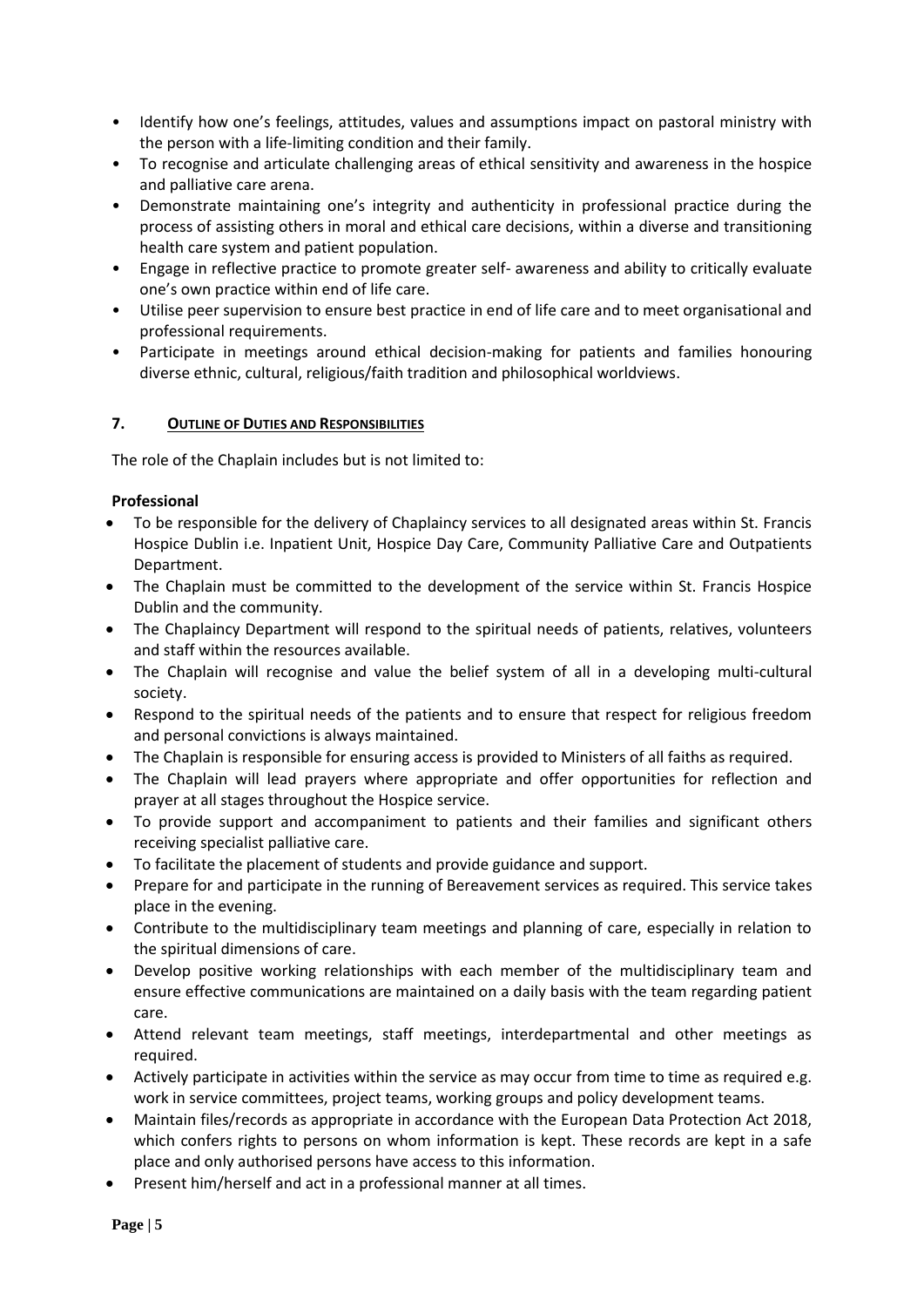- Undertake reflection on practice in order to care for self. Departmental group supervision takes place periodically.
- To ensure the protection of the patient/relative confidentiality and to establish and maintain an environment in which a relationship of trust is nurtured. The obligation of this trust is superseded only when the patient's well-being is endangered whether by his/her vulnerability or by a situation outside the Chaplain's expertise where other professional help is needed, or where the policies of St. Francis Hospice would be compromised.
- To respond to the spiritual needs of the patients and to ensure that respect for religious freedom and personal convictions is always maintained.
- To carry out Chaplaincy visits in St. Francis Hospice and the community environments, providing accompaniment to patients, and their families and friends receiving specialist palliative care.
- Contribute to the multidisciplinary team meetings and planning of care, especially in relation to the spiritual dimensions of care.

#### **Management / Administration**

- Be responsible for managing own caseload of patients and family members.
- Compile statistics and submit for input to PAS.
- Be aware of the referral process in St. Francis Hospice Dublin.

#### **Educational Duties**

- To be involved in the education of staff, in-service and induction courses where applicable.
- The Chaplain will be committed to continued professional development and promote and disseminate palliative care research relative to pastoral care.
- Participating in Hospice training and development programmes (internal and external) and attend mandatory training courses e.g. Fire Training, Manual Handling etc.
- To facilitate the Education Department e.g. lecturing and to deliver Reflection Days for staff when required.

#### **Health and Safety**

- Ensuring compliance with Health and Safety procedures in relation to all chaplaincy activities.
- Contributing to and complying fully with the Hospice's Safety Statement including safe working practice as laid down by the Health & Safety Act.
- To work in a safe manner with due care and attention to safety of self and other authorised persons in the workplace.
- To report immediately any accidents or incidents involving patients, staff, volunteers or members of the public to your Line Manager.
- To adhere to the policies laid down in the Safety, Health and Welfare at Work Act, 1989-2004.
- To adhere to the organisation's training on Child Safeguarding and the Safeguarding of Vulnerable Adults at Risk of Abuse in line with Children First Act (2015).

#### **General**

- Comply with the Mission Statement, Ethos and Values of St. Francis Hospice Dublin.
- Ensuring compliance with Health and Safety procedures in relation to all Hospice activities.
- Contributing to and complying fully with the Hospice's Safety Statement including safe working practice as laid down by the Health & Safety Act.
- Complying with the Hospice's policies relating to confidentiality and ensure confidentiality in all matters of information obtained during the course of employment.
- Adhering to the Policies & Procedures of St. Francis Hospice Dublin at all times.
- Present and act in a professional manner at all the times.
- Carrying out any other reasonable duties, appropriate to the office that may be required from